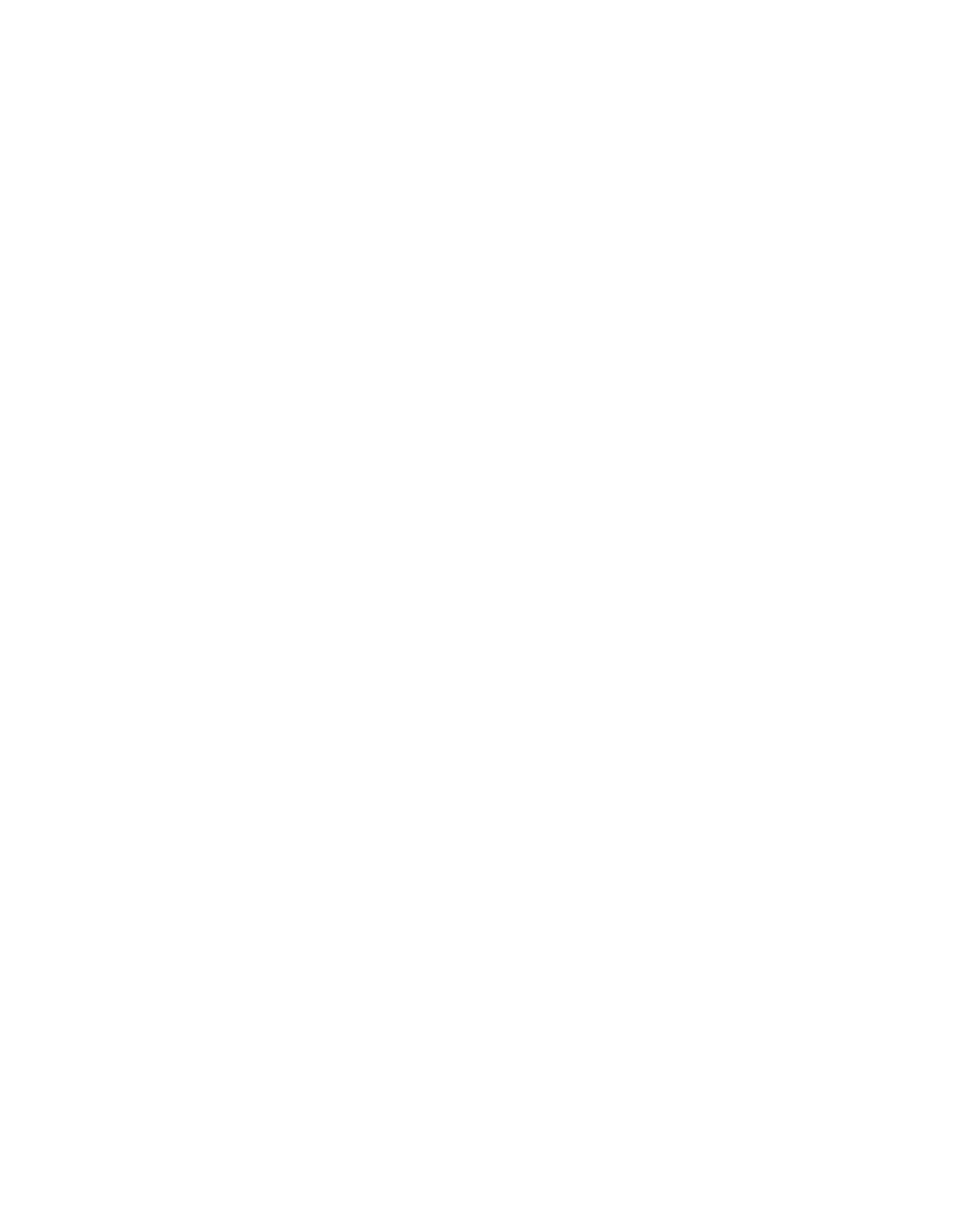

**Bangladesh Shishu Hospital & Institute Sher-E-Bangla Nagar Dhaka-1207.**



Ŋ

**Memo No:** BSH&I/Development/2021/21 **Date:** 27/11/2021

## **Lot No 2: Cardiac Disposable Items**

| Item<br>No. | <b>Description of Item</b>                    | Quantity | <b>Unit Price</b> | <b>Total Price</b> |
|-------------|-----------------------------------------------|----------|-------------------|--------------------|
| 01          | <b>Valvoplasty Balloon</b>                    |          |                   |                    |
|             | a) Tyshak II Balloon 6 mm to 30 mm            | 30       | $71,000/-$        | $21,30,000/$ -     |
|             | b) Tyshak MINI Balloon                        | 02       | $82,000/-$        | $1,64,000/$ -      |
|             | c) PTCA Balloon (compliant and non compliant) | 10       | $9,350/-$         | $93,500/-$         |
|             | Catheter 2mm to 5mm                           |          |                   |                    |
|             | d) Atrioseptostomy Balloon 13.5mm             | 10       | $66,000/-$        | $6,60,000/$ -      |
|             | e) High pressure balloon like atlas balloon.  | 05       | $71,000/-$        | $3,55,000/$ -      |
|             | f) Valvuloplasty catheter 20 X 45 mm, 23 X 45 | 05       | $71,000/-$        | $3,55,000/$ -      |
|             | mm, 25 X 45 mm                                |          |                   |                    |
|             | g) Balloon inflation device 30 mm             | 10       | $8,000/-$         | $80,000/-$         |
|             | h) PTMC set includes                          | 02       | $1,98,000/$ -     | $3,96,000/$ -      |
|             | Inoue balloon catheter (IBC)<br>$\bullet$     |          |                   |                    |
|             | Balloon stretching tube                       |          |                   |                    |
|             | Dilator                                       |          |                   |                    |
|             | Spring guide wire                             |          |                   |                    |
|             | Stylet (Sprring)                              |          |                   |                    |
|             | Syringe 30 mm with extension tube             |          |                   |                    |
|             | Ruller                                        |          |                   |                    |
|             | Brockenbrough needle                          |          |                   |                    |
| 02          | <b>COA</b> Stent                              |          |                   |                    |
|             | a) Bare metal or Covered stent:               | 05       | $2,50,000/$ -     | $12,50,000/$ -     |
|             | Diameter: 6, 8, 10, 12 mm                     |          |                   |                    |
|             | Length: 14, 16, 20, 30 and 40 mm              |          |                   |                    |
|             | b) Formula stent:                             | 04       | $88,000/-$        | $3,52,000/-$       |
|             | Diameter 5 to 10 mm                           |          |                   |                    |
|             | Length: 20, 30 and 40 mm                      |          |                   |                    |
|             | c) Coronary stent includes drug eluting and   | 40       | $27,500/-$        | $11,00,000/$ -     |
|             | cobalt cromium stent                          |          |                   |                    |
|             | Diameter: 3.0, 3.5, 4.0, 4.5 mm               |          |                   |                    |
|             | Length-12, 14, 16, 18, 20, 22 mm              |          |                   |                    |
|             | d) Renal stent:                               | 04       | $55,000/-$        | 2,20,000/          |
|             | Diameter: 5, 6, 7 mm                          |          |                   |                    |
|             | Length: 12, 14, 16, 18, 20 mm                 |          |                   |                    |
|             | e) Peripheral stent:                          | 04       | $76,000/-$        | $3,04,000/$ -      |
|             | Diameter: 6, 7, 8, 10, 12 mm                  |          |                   |                    |
|             | Length: 25 to 100 mm                          |          |                   |                    |
|             | $1   P \text{age}$                            |          |                   |                    |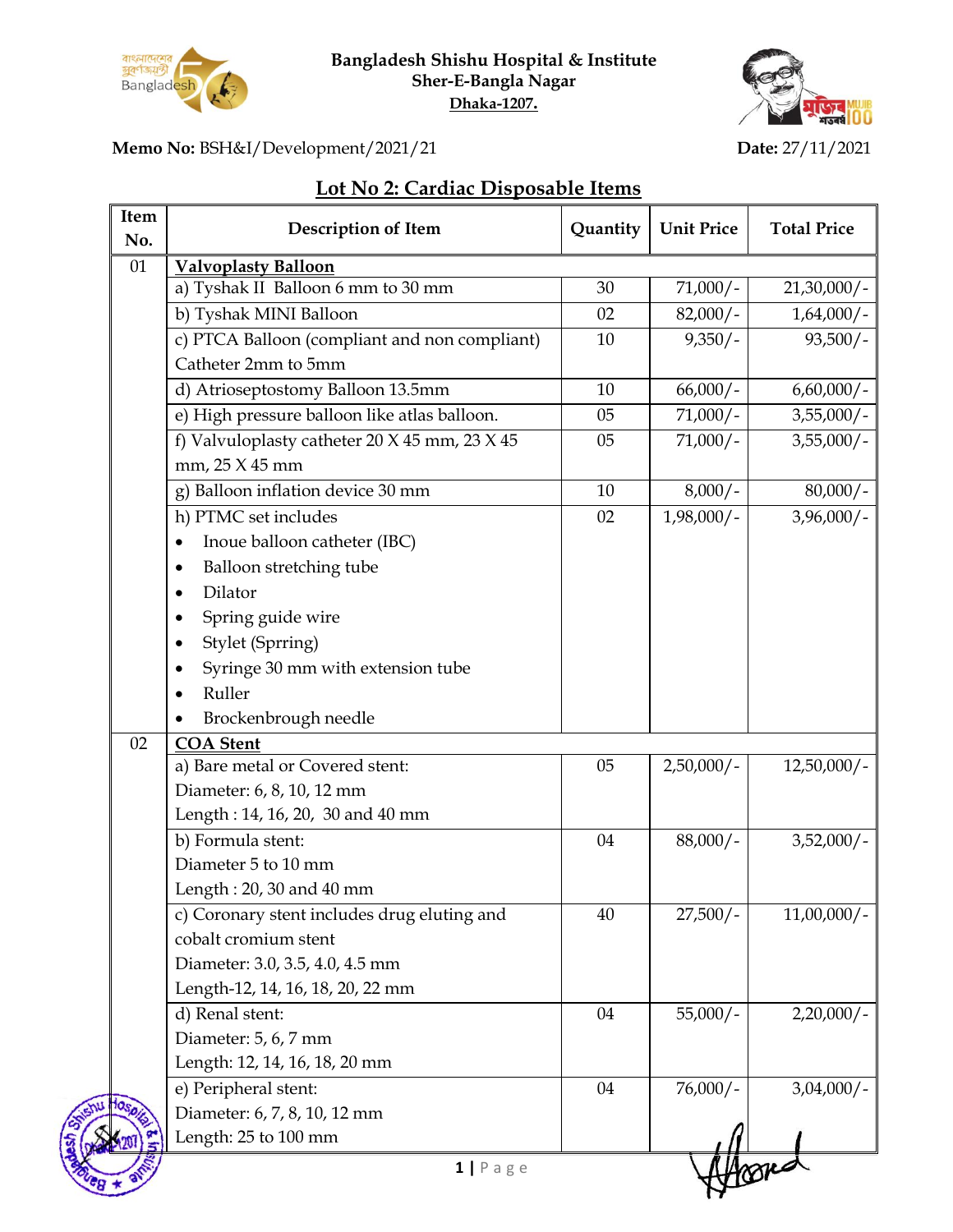| Item<br>No. | <b>Description of Item</b>                                                   | Quantity | <b>Unit Price</b>  | <b>Total Price</b> |
|-------------|------------------------------------------------------------------------------|----------|--------------------|--------------------|
| 03          | <b>Disposable Catheters Guiding</b>                                          |          |                    |                    |
|             | a) JR Guiding Catheter brite tip 5Fr, 6Fr, 7Fr                               | 15       | $8,500/-$          | $1,27,500/-$       |
|             | b) Launcher Guiding Catheter 5Fr, 6Fr                                        | 15       | $6,500/-$          | $97,500/-$         |
|             | c) RDC1 guiding catheter 6 Fr, 7 Fr                                          | 05       | $12,000/-$         | $60,000/-$         |
|             | d) Cutting Balloon Catheter                                                  | 01       | $\frac{38,500}{-}$ | $38,500/-$         |
|             | e) Blade Septostomy Catheter                                                 | 01       | $38,500/-$         | $38,500/-$         |
| 04          | Disposable Catheters Diagnostic                                              |          |                    |                    |
|             | a) MPA-I End hole Catheter 4Fr,5Fr                                           | 40       | $2,750/-$          | $1,10,000/$ -      |
|             | b) MPA-II Side hole Catheter 4Fr,5Fr                                         | 40       | $2,750/-$          | $1,10,000/$ -      |
|             | c) Pigtail Catheter 4Fr,5Fr                                                  | 40       | $2,750/-$          | $1,10,000/$ -      |
|             | d) Pigtail Sizing catheter 4 F, 5 F                                          | 05       | $3,050/-$          | $15,250/-$         |
|             | e) NIH Catheter 4Fr,5Fr                                                      | 20       | $2,750/-$          | $55,000/-$         |
|             | f) NTR Catheter 4Fr,5Fr                                                      | 05       | $3,050/-$          | $15,250/-$         |
|             | g) JR Diagnostic Catheter 4Fr,5Fr                                            | 40       | $3,050/-$          | $1,22,000/-$       |
|             | h) IMA Catheter 4Fr,5Fr                                                      | 05       | $3,050/-$          | $15,250/-$         |
|             | i) Berman Angio Balloon Catheter 4,5,6,7Fr                                   | 05       | $13,000/-$         | $65,000/-$         |
|             | j) Wedge Balloon Pressure Catheter 4,5,6,7Fr                                 | 40       | $13,000/-$         | $5,20,000/-$       |
|             | k) Glide Catheter hydrophilic coated 4,5Fr                                   | 05       | $13,000/-$         | $65,000/-$         |
|             | l) Cobra Catheter 5Fr                                                        | 05       | $17,500/-$         | $87,500/-$         |
|             | m) Vertebral catheter 5 F                                                    | 05       | $3,300/-$          | $16,500/-$         |
|             | n) High Pressure Line 1200psi 100-120cm                                      | 60       | $1,650/-$          | $99,000/-$         |
| 05          | Disposable wire for procedure<br>(ASD, PDA, VSD or Balloon)                  |          |                    |                    |
|             | a) Roadrunner Extra Support Wire 0.018X300cm                                 | 10       | $15,200/-$         | $1,52,000/-$       |
|             | b) Runthrough Floppy Guide Wire 0.014x180cm                                  | 05       | $6,500/-$          | $32,500/-$         |
|             | c) Whisper MS Guide Wire 0.014x190cm                                         | 50       | $6,500/-$          | $3,25,000/-$       |
|             | d) Amplatz Type Super Stiff J-Tip 0.035x260cm                                | 20       | $3,850/-$          | $77,000/-$         |
|             | e) Fielder FC CTO Guide wire 0.014x190cm                                     | 02       | $8,750/-$          | $17,500/-$         |
|             | f) Snare Wire Kit 15, 20, 25, 30 mm                                          | 03       | $90,000/-$         | $2,70,000/$ -      |
|             | g) Bipolar pacing catheter 4 F, 5F, 6 F.                                     | 05       | $7,500/-$          | $37,500/-$         |
| 06          | Disposable Wire for Diagnostic                                               |          |                    |                    |
|             | Teflon coated Guide were -straight and J<br>a.<br>various size and length    | 30       | $3,200/-$          | $96,000/-$         |
|             | Terumo guide wire- J tipped and straight 150<br>$\mathbf{b}$ .<br>cm or more | 100      | $1,320/-$          | $1,32,000/-$       |
|             | Terumo guide wire- J tipped and straight 260<br>c.<br>cm or more             | 100      | $3,850/-$          | $3,85,000/$ -      |
|             | PMG wire 0.018x 50 cm                                                        | 40       | $6,500/-$          | $2,60,000/-$       |

thro.